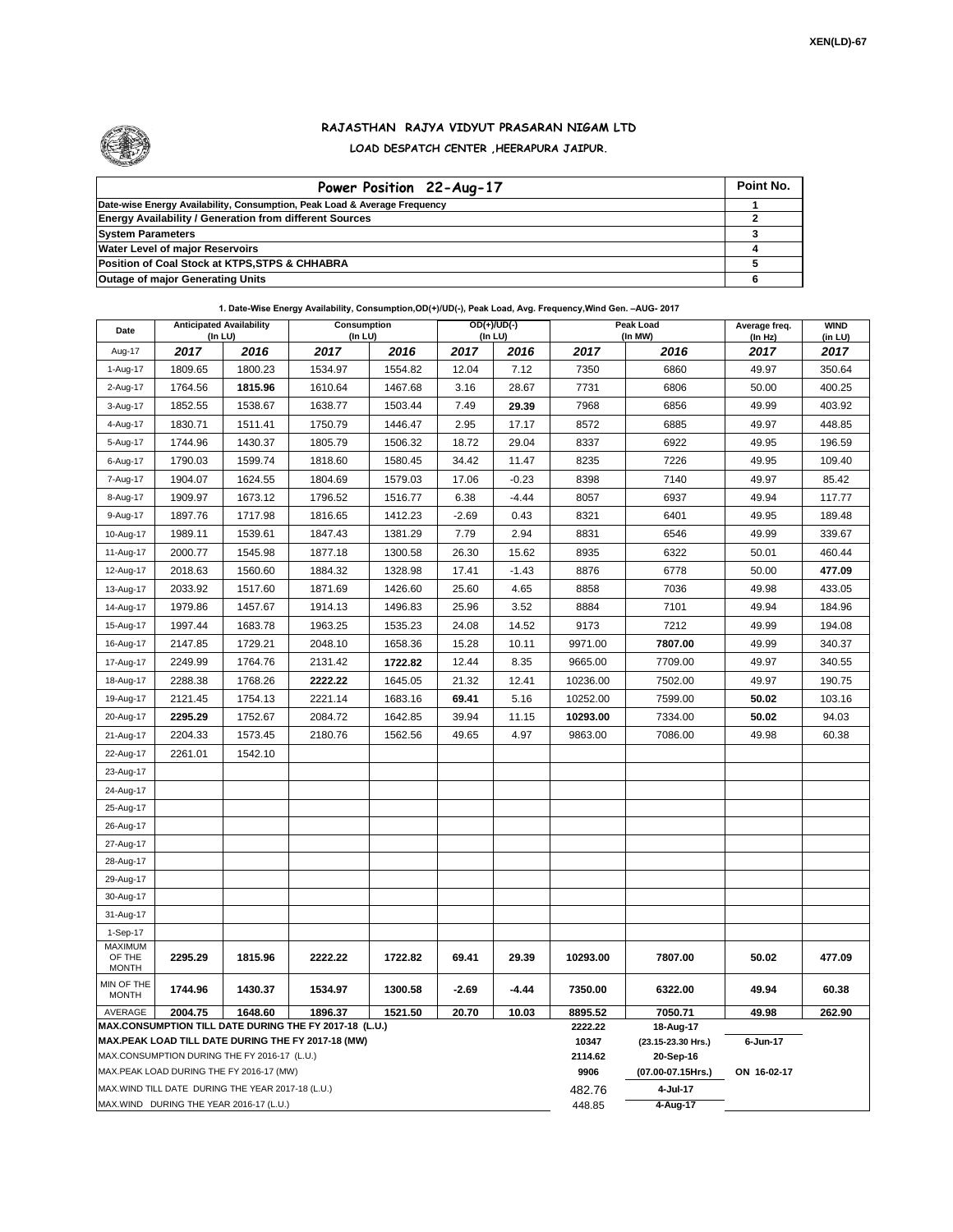## **2.Anticipated Availability/Generation From Different Sources**

|                | (In LU)                                                                            |                                                  |                                  |                              |
|----------------|------------------------------------------------------------------------------------|--------------------------------------------------|----------------------------------|------------------------------|
| S.No.          | Sources Available to Rajasthan / Installed<br>Capacity as on 30.09.2016<br>(In MW) | Prior<br>assessment of<br>Avail. For next<br>Day | Prior<br>assessment of<br>Avail. | Actual<br>Energy<br>Received |
|                |                                                                                    |                                                  | 21-Aug-17                        |                              |
| 1              | KTPS (1240/1240)                                                                   | 266.00                                           | 266.00                           | 244.52                       |
| $\overline{2}$ | STPS (1500/1500)                                                                   | 272.00                                           | 273.00                           | 260.92                       |
| 3<br>4         | DHOLPUR GAS CCPP (330/330)<br>RAMGARH (273.5/273.5)                                | 0.00<br>46.00                                    | 0.00<br>46.00                    | 0.00<br>43.66                |
| 5              | RAPP-A(200/200)                                                                    | 36.00                                            | 36.00                            | 41.82                        |
| 6              | MAHI (140/140)                                                                     | 0.00                                             | 0.00                             | 0.00                         |
| 7              | CHAMBAL (RPS+JS) (135.5/271)                                                       | 0.00                                             | 0.00                             | 0.00                         |
| 8              | GIRAL LIGNITE (250/250)                                                            | 0.00                                             | 0.00                             | 0.00                         |
| 9              | CHHABRA TPS 1000/1000)                                                             | 109.00                                           | 109.00                           | 103.79                       |
| 10             | ADANI (TPS) + KALISINDH (TPS)<br>(1200+1200/1320+1200)                             | 408.36                                           | 403.00                           | 384.50                       |
| 11             | WIND FARM (3980.40/4119.15)                                                        | 41.25                                            | 64.00                            | 60.38                        |
| 12             | SOLAR POWER(737.70/1295.70)                                                        | 0.00                                             | 0.00                             | 0.00                         |
| 13             | CAPTIVE POWER PLANTS                                                               | 0.00                                             | 0.00                             | 0.00                         |
| 14             | REGIONAL (INTRA STATE) O.A. (VLTPS)                                                | 0.00                                             | 0.00                             | 0.00                         |
| 15             | OPEN ACCESS                                                                        | $-40.52$                                         | $-34.04$                         | $-34.16$                     |
| 16             | BIOMASS - (101.95/119.25)                                                          | 5.00                                             | 4.00                             | 4.69                         |
| 17             | BARSINGHSAR LTPS(250/250)                                                          | 26.00                                            | 26.00                            | 24.28                        |
| 18             | RAJWEST (1080/1080)<br><b>TOTAL (A): 1-18</b>                                      | 201.00<br>1370.09                                | 201.00<br>1393.97                | 190.41<br>1324.81            |
| 19             | <b>BBMB COMPLEX</b>                                                                |                                                  |                                  |                              |
|                | a) BHAKRA(230.79/1516.3)                                                           | 32.23                                            | 34.93                            | 33.02                        |
|                | b) DEHAR (198/990)                                                                 | 28.06                                            | 27.99                            | 28.03                        |
|                | c) PONG (231.66/396)                                                               | 42.70                                            | 42.89                            | 42.32                        |
|                | TOTAL: a TO c                                                                      | 102.99                                           | 105.81                           | 103.36                       |
| 20             | <b>CENTRAL STATIONS</b>                                                            |                                                  |                                  |                              |
|                | d) SINGRAULI (300/2000)                                                            | 90.12                                            | 94.40                            | 94.75                        |
|                | e) RIHAND<br>(310.24/3000)<br>f) UNCHAHAR-I(20/420)                                | 100.29                                           | 100.14                           | 100.14                       |
|                | g) UNCHAHAR-II& III(61/630)                                                        | 2.71<br>9.81                                     | 2.78<br>10.06                    | 5.90<br>21.55                |
|                | h) INDIRA GANDHI STPS(JHAJHAR) 0.00/1500)                                          | 0.00                                             | 0.00                             | 0.00                         |
|                | i) NCTPS DADRI St-II (43.22/980) + DADRI-TH                                        | 5.67                                             | 6.67                             | 14.17                        |
|                | i) DADRI GAS (77/830)                                                              | 1.78                                             | 1.79                             | 3.68                         |
|                | k) ANTA<br>(83.07/419)                                                             | 0.00                                             | 0.00                             | 0.00                         |
|                | I) AURAIYA<br>(61.03/663)                                                          | 0.00                                             | 0.00                             | 0.00                         |
|                | m) NAPP<br>(44/440)                                                                | 9.12                                             | 9.12                             | 9.12                         |
|                | n) RAPP-B<br>(125/440)<br>o) RAPP-C                                                | 31.35                                            | 31.35                            | 31.35                        |
|                | (88/440)<br>p) SALAL<br>(20.36/690)                                                | 20.00<br>4.76                                    | 20.00<br>4.76                    | 20.00<br>4.76                |
|                | q) URI<br>(70.37/720)                                                              | 12.49                                            | 13.34                            | 12.19                        |
|                | r) TANAKPUR (10.86/94)                                                             | 2.47                                             | 2.51                             | 2.46                         |
|                | s) CHAMERA - (105.84/540)                                                          | 15.68                                            | 17.64                            | 13.72                        |
|                | t) CHAMERA-II (29.01/300)                                                          | 6.96                                             | 6.58                             | 5.78                         |
|                | u) CHAMERA-III (25.21/231)                                                         | 6.02                                             | 5.61                             | 4.69                         |
|                | v) DHAULIGANGA (27/280)                                                            | 6.50                                             | 6.21                             | 6.21                         |
|                | w) DULHASTI (42.42/390)<br>x) SEWA (13/120)                                        | 10.05                                            | 10.09<br>1.08                    | 10.09<br>1.08                |
|                | y) NJPC (112.00/1500)+RAMPUR(31.808/412.02)                                        | 1.52<br>34.49                                    | 11.82                            | 10.04                        |
|                | z) TEHRI (75/1000)                                                                 | 7.13                                             | 18.36                            | 7.13                         |
|                | aa) KOTESHWR (33.44/400) + PARBATI3 (56.73/520)                                    | 20.40                                            | 32.88                            | 30.76                        |
|                | ab) TALA                                                                           | 3.67                                             | 3.52                             | 3.52                         |
|                | ac) MUNDRA UMPP (380/4000)                                                         | 90.24                                            | 90.24                            | 87.94                        |
|                | ad) SASAN (372/3960)                                                               | 73.21                                            | 73.41                            | 73.41                        |
|                | ae) FRKKA+KHLGN+TLCHR (70.18/3940)<br>af) URS POWER(DADRITH-I)                     | 30.02                                            | 30.40<br>0.00                    | 28.94<br>0.00                |
|                | TOTAL SCHEDULE(a TO af)                                                            | 0.00<br>699.44                                   | 710.58                           | 706.75                       |
|                | LOSSES                                                                             | $-17.55$                                         | $-24.14$                         | $-24.11$                     |
|                | NET SCHEDULED                                                                      | 681.88                                           | 686.44                           | 682.64                       |
| 21             | BILATERAL (REG.) EXCL. BANKING                                                     | 26.36                                            | 9.23                             | 9.23                         |
| 22             | <b>BANKING</b>                                                                     | $-12.16$                                         | $-12.16$                         | $-12.16$                     |
| 23             | BILATERAL(INTER-REG.). EXCLUDING (ISOA &<br><b>BANKING)</b>                        | 97.13                                            | 100.54                           | 102.96                       |
| 24             | INTER STATE OPEN ACCESS (BILATERAL+IEX)                                            | 40.52                                            | 34.04                            | 34.16                        |
| 25             | <b>INDIAN ENERGY EXCHANGE</b>                                                      | 57.18                                            | $-10.52$                         | $-10.52$                     |
|                | TOTAL(B): (19 TO 25)                                                               | 890.92                                           | 810.37                           | 806.30                       |
|                | TOTAL GENERATION (A +B) : 1 TO 25<br>OVER DRAWAL (+)/UNDER DRAWAL (-)              |                                                  |                                  | 2131.12                      |
|                | <b>GRAND TOTAL</b>                                                                 | 2261.01                                          | 2204.33                          | 49.65<br>2180.76             |
|                | LAST YEAR                                                                          | 1542.10                                          | 1573.45                          | 1562.56                      |
|                |                                                                                    |                                                  |                                  |                              |